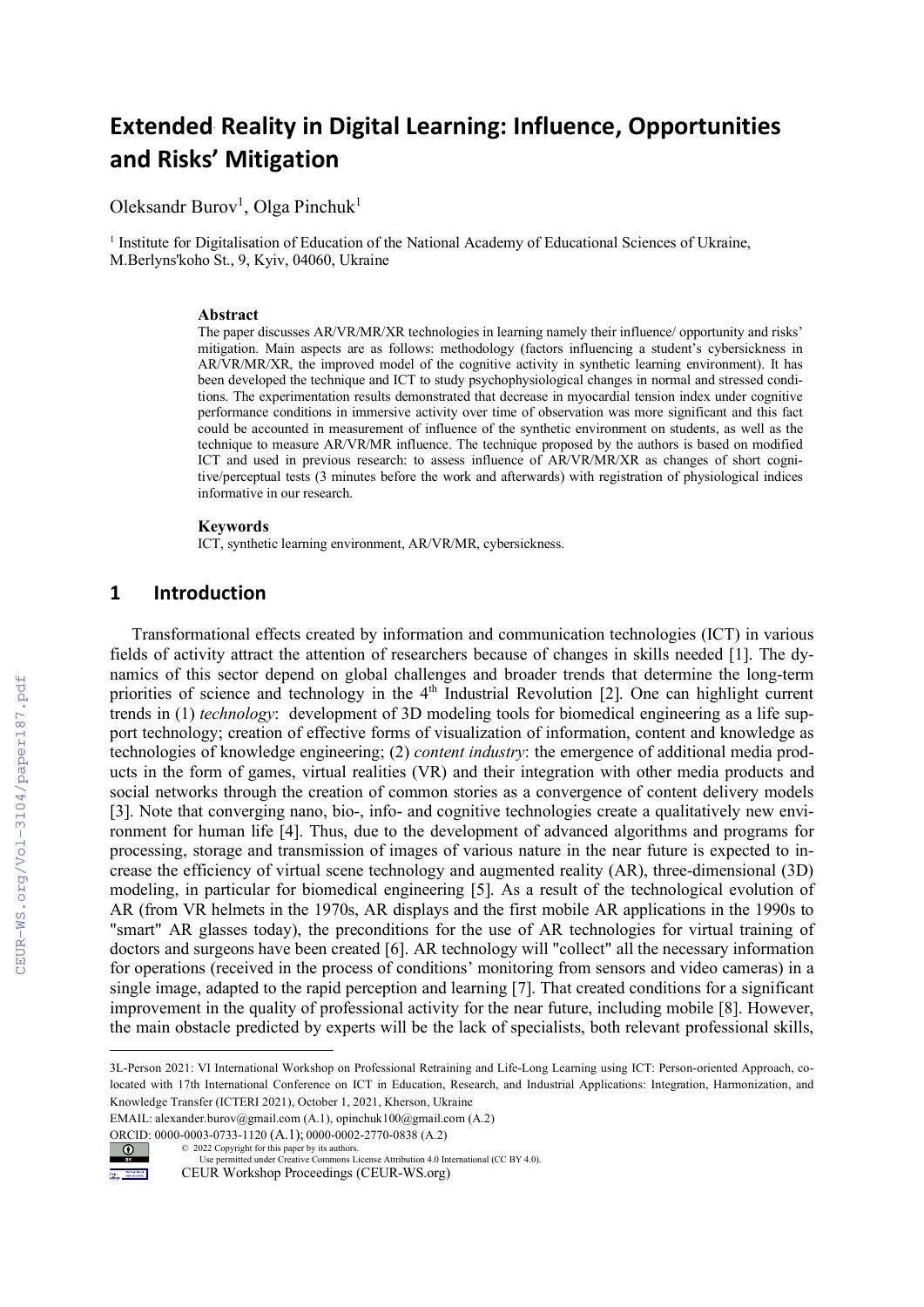in particular, and relevant digital competencies in general [9]. Another drawback of extended reality technologies is the insufficient understanding of the psychophysiological "cost" of activity in the virtual environment [10] due to insufficient knowledge of the characteristics of human consciousness in a synthetic environment [11] and possible cybersickness [12]. The latter has been researched and characterized in VR for decades, but we don't know as much about the extent it affects users of AR/VR/MR/XR technologies. Typically, VR users experience more symptoms on the disorientation to nausea end of the scale, whereas AR users are more likely to experience headaches and eyestrain [13]. While these symptoms may not sound debilitating, when AR headsets are used for extended periods of time, these symptoms can have a significant impact and, as indicated by a recent study, be as severe as those associated with VR exposure.

*Purpose.* To develop the model of risks related to AR/VR/MR/XR technologies in learning, as well as ICT structure and technique to study influence of these technologies at the learner performance and cybersickness.

# 2 Methodology

The life cycle of technologies, innovative technological products and services will only accelerate. In such conditions it is natural that scientists connect their hopes for creation of the positive integrated reality under conditions of convergence of physical and virtual learning environments. In these conditions, the role of research and development in the field of educational applications of ICT, in particular in general secondary education, remains extremely important. Corporate learning has pioneered such applications, drawing on best practices in VR and AR, artificial intelligence, including the use of chat bots, knowledge bases, including video content creation, micro-learning and mobile learning. These processes push the evolution of tools, forms and methods of teaching in general education as well.

We adhere to the opinion that the potential of the information and educational environment saturated with digital technologies, first of all, should be considered from the standpoint of the development of cognitive activity of learning subjects. If students learn information images, including real natural phenomena and processes, through experimentation with various digital tools and technologies (simulations, computer simulations, virtual and augmented reality, etc.), it will provide creative activity in an integrated (real and virtual) learning environment, will affect the cognitive motivation of students, will contribute to the formation of appropriate digital competencies [14].

An important role in identifying areas for possible transformation of the education system is shared access to new digital technologies. According to world experts, the tools of virtual reality VR, augmented reality AR and augmented virtuality AV, mixed MR and extended reality XR (the latter includes all previous ones as well) are developing at the highest rate. The fourth industrial revolution is accompanied by the transition of production and, consequently, education in a synthetic environment of activity (both production and training). Education reform requires the accelerated implementation of augmented reality tools into the educational process, as well as the preparation of future employees to interact with artificial intelligence systems, as well as robotic systems.

The difference between these terms and means is that they are different combinations of real (RR) and virtual reality, forming variants of an immersive learning environment in which perception is the result of a synthesis of consciousness and feeling [15, p.16]. The most widespread over time from this spectrum are augmented, virtual, mixed and extended realities, for which the following types are distinguished:

 *supplemented* - market-oriented AR, location-based AR, overlay-based AR, projection-based AR; all these types can be used in the educational process [16];

*virtual* - non-immersive VR, full immersive VR, shared VR, web VR;

• *mixed* - options for combining real, augmented reality, augmented virtuality and virtual reality.

Augmented reality includes the whole spectrum, from "complete real" to "complete virtual" in the concept of the continuum of reality-virtuality, proposed by Paul Milgram. With the development of technical means of virtualization of reality and means of registration of indicators of human sensory systems and the impact on them there is a specialization and separation of new types of immersive environments. For example, SR (substitutional reality), 360 virtual reality (or 360 VR, which allows to observe the object from any angle), etc. It can be expected that the range of synthetic "realities" will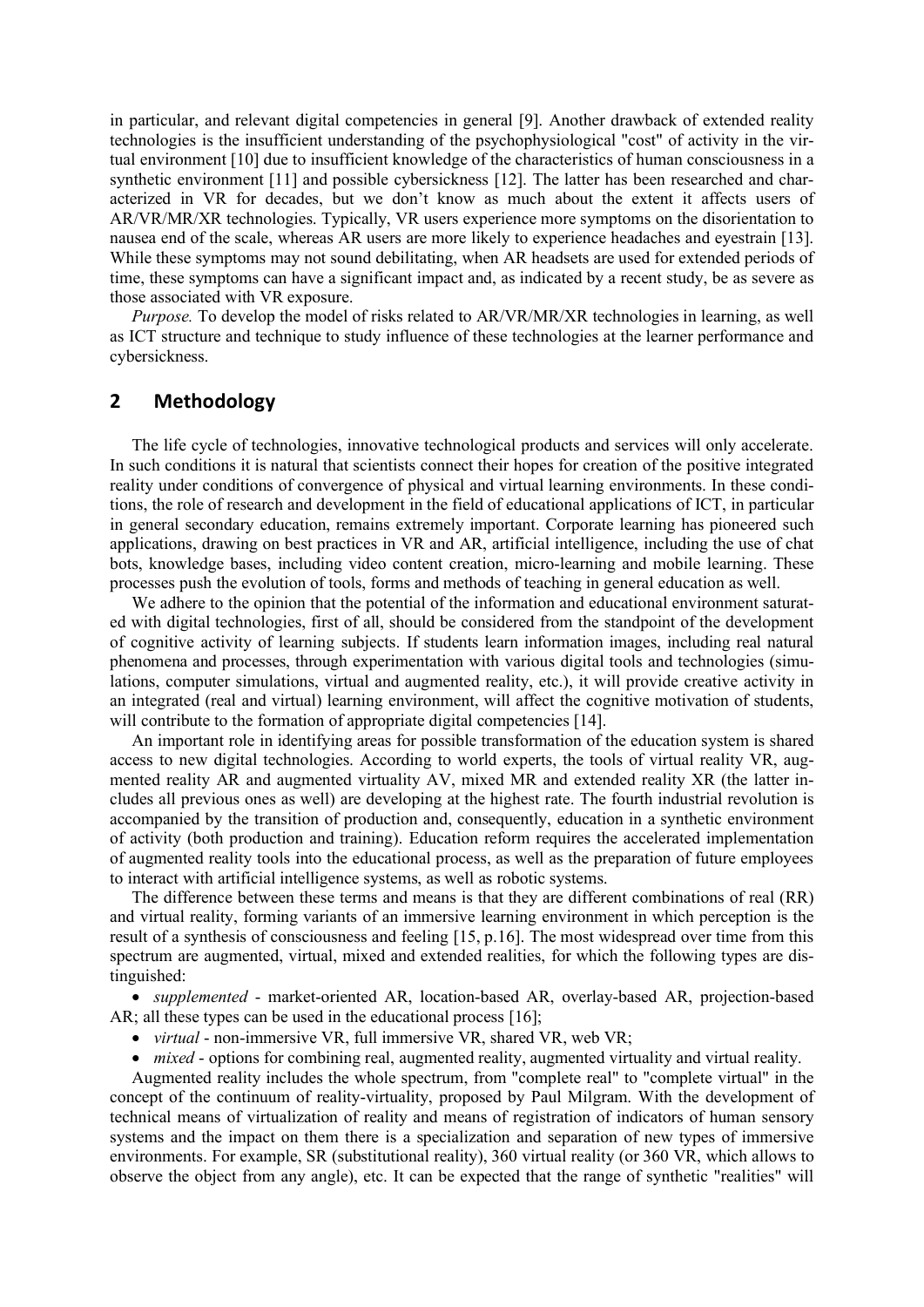further expand, accounting the possible relationships of human sensory systems, cognitive models of activity and real reality [9].

# 2.1 Factors influencing a student's cybersickness in AR/VR/MR/XR

It is important that the synthetic environment is not natural for humans, and its impact on his/her mental and physiological processes remains insufficiently studied. Until now, among the factors influencing the synthetic environment with different forms of virtualization on a person and his health, it is proposed to distinguish the following:

1) *personal*: *internal* (inherent in man) - hereditary, gender, age, ethnic; *physiological* - interpupillary distance, flicker fusion frequency threshold, postural stability, strength and mobility of nervous processes, plasticity, cardiovascular system, vestibular apparatus; *mental* - consciousness, cognitive features, spatial operations, thinking; *health* - diseases, disorders of the visual system;

2) *technological*: optical factors; reflection factors; factors related to spatial tracking; sound factors; factors related to the form factor;

3) *operational* – adaptation, the degree of control, head movements, general visual (other sensors, in addition) flow, speed linear and rotational acceleration, speed of self-movement, density and height of the visual scene above the terrain, brightness level, vection (illusion of self-movement), duration, cognitive workload. The model of influencing factors demonstrates their systemic nature (Figure 1).



Figure 1. Factors influencing the synthetic environment

For learning, the most significant factors are that relate to the person features/abilities and operational ones.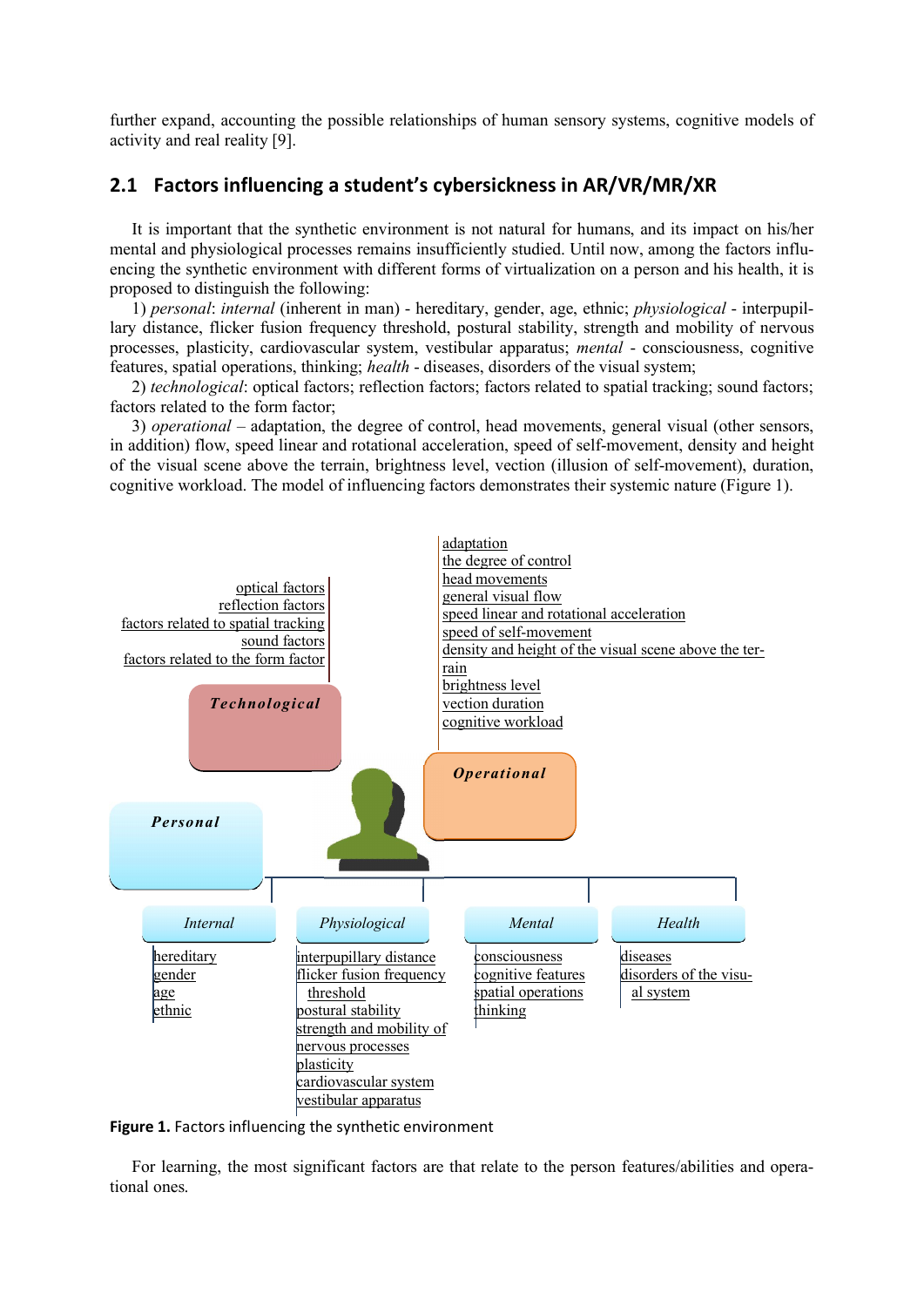There is increasing interest in determining any risks of using such technology and any aftereffect from exposure. But the duration of the aftereffects from virtual environment (VE) exposure are not well studied to date even after 20-years study [17]. Head-mounted display manufacturers provide general usage guidance, but this is *ad hoc* and there is limited recent evidence comparing early virtual environment studies with experiences from modern head-mounted displays. The primary objective of the study [18] was to explore response activation and inhibition after participants experienced a typical virtual environment in a head-mounted display. The evidence of participant fatigue in the reaction time tests was found. This work confirms safe use of virtual reality experiences in modern headmounted displays for short duration exposures (15 min) and identifies issues with reaction time testing that are in need of further investigation. Duration of VR activity in many researches are limited by 15- 45 minutes. In modern devices (f.e., Oculus Glasses) it is recommended the time of take at least a 10 to 15 minute break every 30 minutes, independently on age, sex, mental health level etc.

But there is only a few studies that aimed to assess the physiological "cost" of cognitive work in VR. The investigation of VR-induced aftereffects on various basic cognitive abilities and its relationship with cybersickness. Previous studies suggest an adverse effect of VR exposure on simple reaction times. Aftereffects on other basic cognitive abilities have rarely been studied. The authors propose a general aftereffect of VR exposure on reaction times that is only slightly related to subjective degrees of cybersickness. Taken together, however, usage of VR systems, even if inducing moderate levels of cybersickness, leads only to minor decrements of cognitive performance [19]. The question aroused in relation to day-to-day stability-instability of cognitive tasks performance: was this characteristic of only selected professionals or our findings had more general nature for people working with digital technologies? Future psychophysiological VR-induced aftereffects needs to be studied in relation to age, experience and prolonged (cumulative) usage of learning/training/work with VR.

 VR technologies make learning more visual, enable trainees to be activated, and more fully engage them in the learning process. These technologies facilitate and simplify the collaboration of people who are at a distance, who can meet with the help of AR, prepare joint documents, lead projects and perform many other work almost as effectively as with personal contact in real world. Teachers and students have the opportunity to use virtual laboratories to study the world around them, develop skills, as well as to demonstrate their development and automated assessment [20].

Cognitive activity in VR is the brightest manifestation of the immersive environment for education/training. Virtual Reality glasses, helmets, 360° panoramic cameras and screens, as well as CAVEs give new opportunity for learning, and have some specific features in comparison with more traditional digital devices:

- If in the real world the user interacts with the digital world through a "window" (computers, tablets and mobile gadgets) observing what is happening "from the outside", "immersion" is the condition in which the user loses awareness of the facts actually occurring in an artificial world.
- If in the real world the user involves almost only vision (other sensors are not involved or they supply non-observational information), in "immersion", the user experiences the virtual world with involved his/her senses and is able to interact with the virtual environment.
- Sensory useful (target) load approaches 100% and requires 100% attention and concentration, regardless of the significance of the task. Sensory "hunger" (with monotonous operator activity) can be replaced by sensory exhaustion.

The question is what could be VR/AR/MR consequences for health? How safe are virtual reality technologies for human health? The long-term consequences of using these technical means are not yet clear. But it is already obvious that they are invading the work of the human body. And we are talking not only about the curvature of the spine due to the prolonged wearing of a heavy device on the head, but also about the impact on the user's eyes. The headset forms a wide field of image; it is a rather complex device that interferes with the normal operation of the visual apparatus. A systematic study of the impact of immersions in virtual reality on human health in general and on his mental health is still an open question [21]. Medical and physiological studies over the past quarter century have shown [22] that immersing a person in a specially designed virtual reality can significantly affect his/her mental health (treatment of depression, elimination of alcohol dependence and other mental disorders.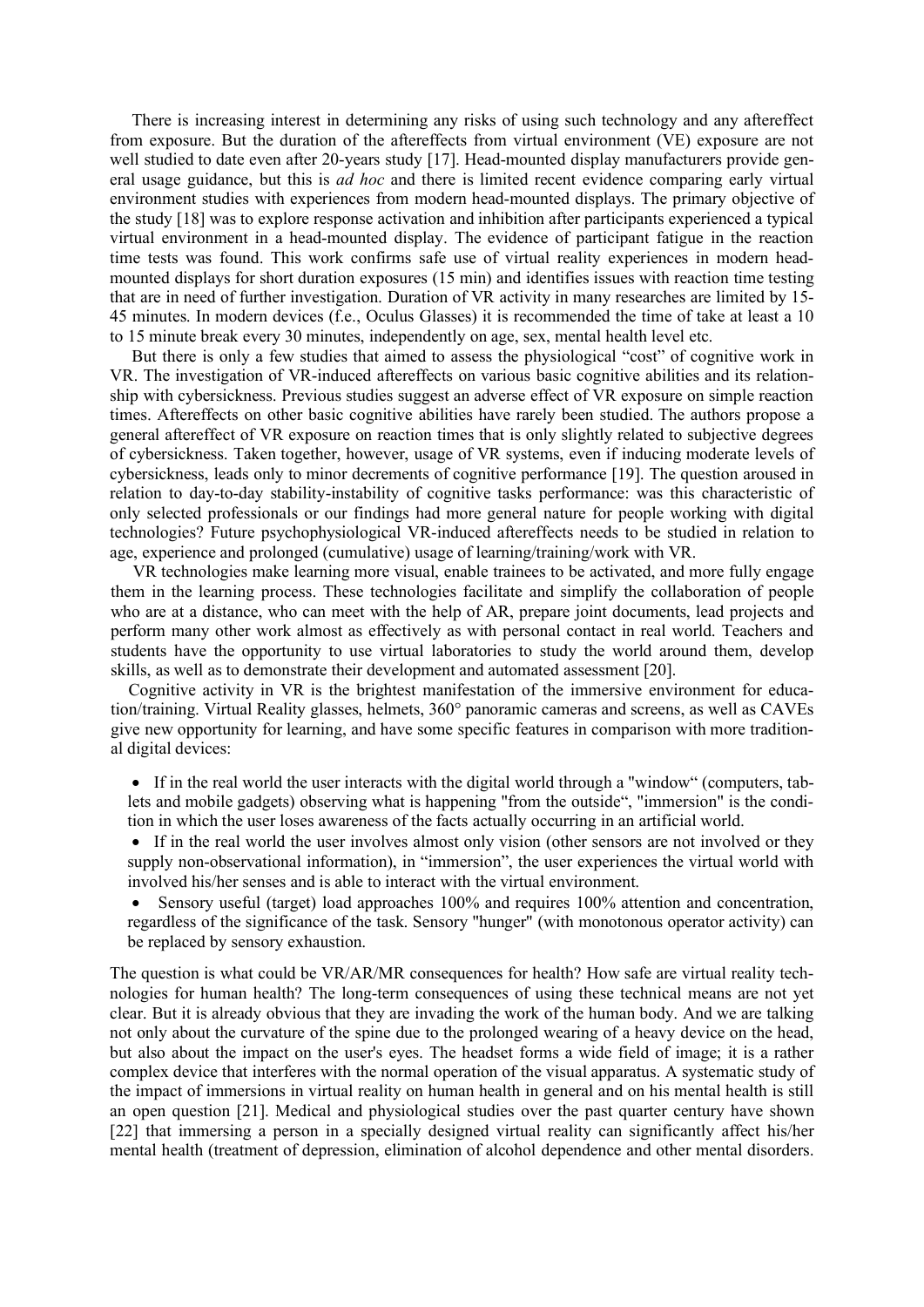However, all these studies are still quite fragmented, and the proposed methods require a qualified psychotherapist that is not applicable in education/training [23].

Further research of the problem should focus on the detailed development of types of threats to participants in the educational process, as well as methods of counteraction. A special point should be resistance to cyber-hazards, which can use the experience of training emergent industries' operators primarily diagnosing the current state of the person and necessary adjustments in order to optimize its activities.

# 2.2 Model of the cognitive activity in synthetic learning environment

As it was stated [24], VR/AR/MR/XR are the brightest manifestation of the immersive environment for education/training, and have some specific features in comparison with more traditional networks/devices, and the object of activity (mental) is not external in relation to the human, but internal one [25]. The model of the cognitive work (P. Anokhin's model of the activity functional system that has been developed by authors for cognitive activity) can be specified for the case of VR/AR, where activation of the sensory (affector) inputs (Figure 2) happen not so from the outer environment, as from the *Virtual Act Program* without activating the *Act Program* mechanism (as in physical activity).



Figure 2. Theoretical scheme of the functional system of learning activity in VR/AR/MR, where the cognitive contour is associated with the "internal" activity (modified from [25]). Note: "Afferent Inputs" are: V -visual, A - audial, H – haptic, M – motion

In other words, the chain "*Act acceptor – Act program – Act – Object – Result*" in traditional activity transforms into the chain "*Act acceptor – Virtual act program – Cognitive object – Cognitive result*". The most important feature of such a process is that *all* system elements and their interactions are part of the human organism, i.e., its internal environment, in contrast with physical (or miksted) activity, where its object is located outside the organism and activity takes place in whole or in part of the external environment. We believe, that this model can explain, why such regulation can deplete and imbalance the body: *Act Program* works in coordination with the *Act Acceptor* and *Substratum* needed for the normal life and activity. But lack of the signals from the *Act Program* cannot activate the general feedback from activity, only simulating it at the neurological level [25, p.352].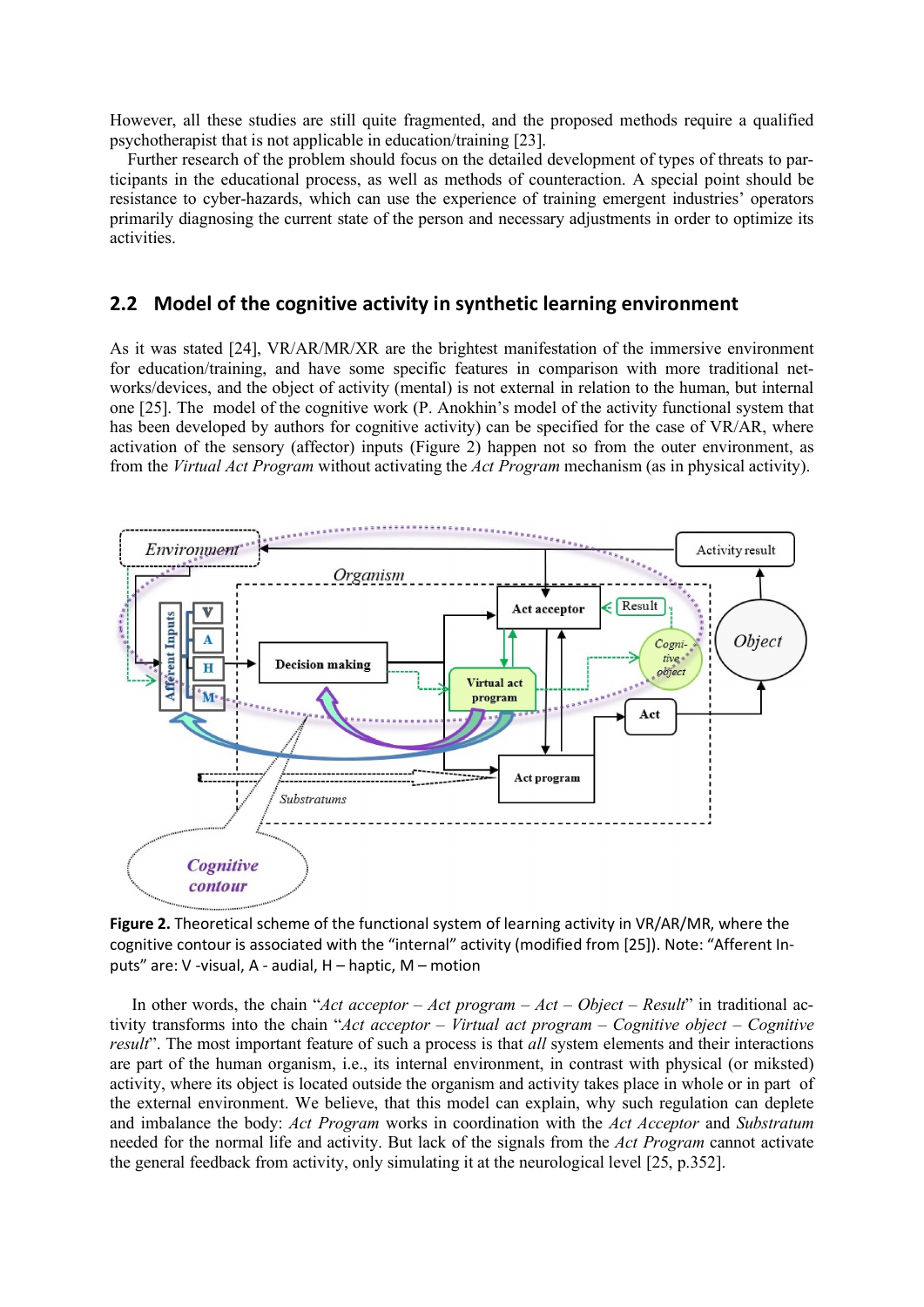Another difference is influence of the *Virtual act program* on the *Decision making* block, because both blocks and the *Cognitive objects* are parts of the same cognititve process. Besides, the *Virtual act program* can influence on the *Afferent inputs* activating sensors participated in the particular cognitive activity according to the work task.

As a result, all neurophysiological subsystems (blocks in the schema) are more active the more immersive is the task performance. That is why the control of operational parameters in AR/VR/MR/XR is so important to mitigate cybersickness, especially in learning process that can take hours of a human activity, in general.

#### 3 Results and Discussion

To date, it was confirmed that changes in efficiency of immersive cognitive activity with digital units had strongly individual nature in day-to-day performance of the same complexity that could be explained by the internal (physiological) and external influences on a human.This notion has been confirmed by the high relationship between indicators of test performance (rate and reliability of problem solving) and physiological indices. Only the simultaneous activation of both paths (energy and information) provides higher level of optimization of educational/training capacity - quality education [9]. An unbalanced path and thus the strain of regulatory mechanisms of adaptation may be the cause of functional impairment and eventually the case of violations of students' health. It has been found that:

- Work with computer in "classroom" can blur attention because of low workload of non-active sensors and their ability to be affected by unplanned external signals.
- Higher workload of all or many sensors can be accompanied by more significant increase of adverse changes in physiological support of activity.
- Because involvement of a user into VR activity is very high (motivation, sensors workload), information environment coincides with cognitive one, but the latter is significantly *individual*.

It should be noted that the psychological/psychophysiological aspects of cybersecurity, inherent in the human factor in human-machine systems, can be significantly enhanced in the synthetic environment, which is currently an unexplored area in general and in education in particular [26]. On the other hand, the use of models for predicting the effectiveness of learning (included in adaptive systems) allows to assess and predict the effectiveness of augmented and virtual reality for synthetic learning environment [27] and human integration in general [28], epecially accounting modern trends in the ICT evolution [29]. To realize such an approach, the methodology described above was used as a basis to apply appropriate ICT that provides methodical maintenance of cybersickness risks' measurement and assessment, test generation and control, data storing, data analysis and necessary service for researchers.

# 3.1 Method

In our previous research the cybersickness has been modeling in experimental study of cognitive activity with measuring of its psychophysiological response to a human focused cognitive test performance (high motivated, without external disturbances) with and without time pressure [25]. In addition, the technique included measurement of electropuncture diagnostics' indices by Nakatani (24 regular points and 3 stress' points), as well measurement of lipid metabolism using sweat collection before and after the test session for each subject. Subjects included 28 males of 18-40 year old.

The experiments differed by the test (permutation of random non-repeating digits from 0 to 9 in ascending order) workload: training Е1 (60 min); Е5 - free rate ("«auto-pace"), and Е6 - fixed rate calculated as average by results of the appropriate test performance in Е1. The E6 could be evaluated as the model of immersive cognitive test performance (high motivation and time "pressure", because according to our previous study the individually "average" rate of task exposure was more difficult than twice as slow or as fast). Duration of the test performance session was 3-hours long.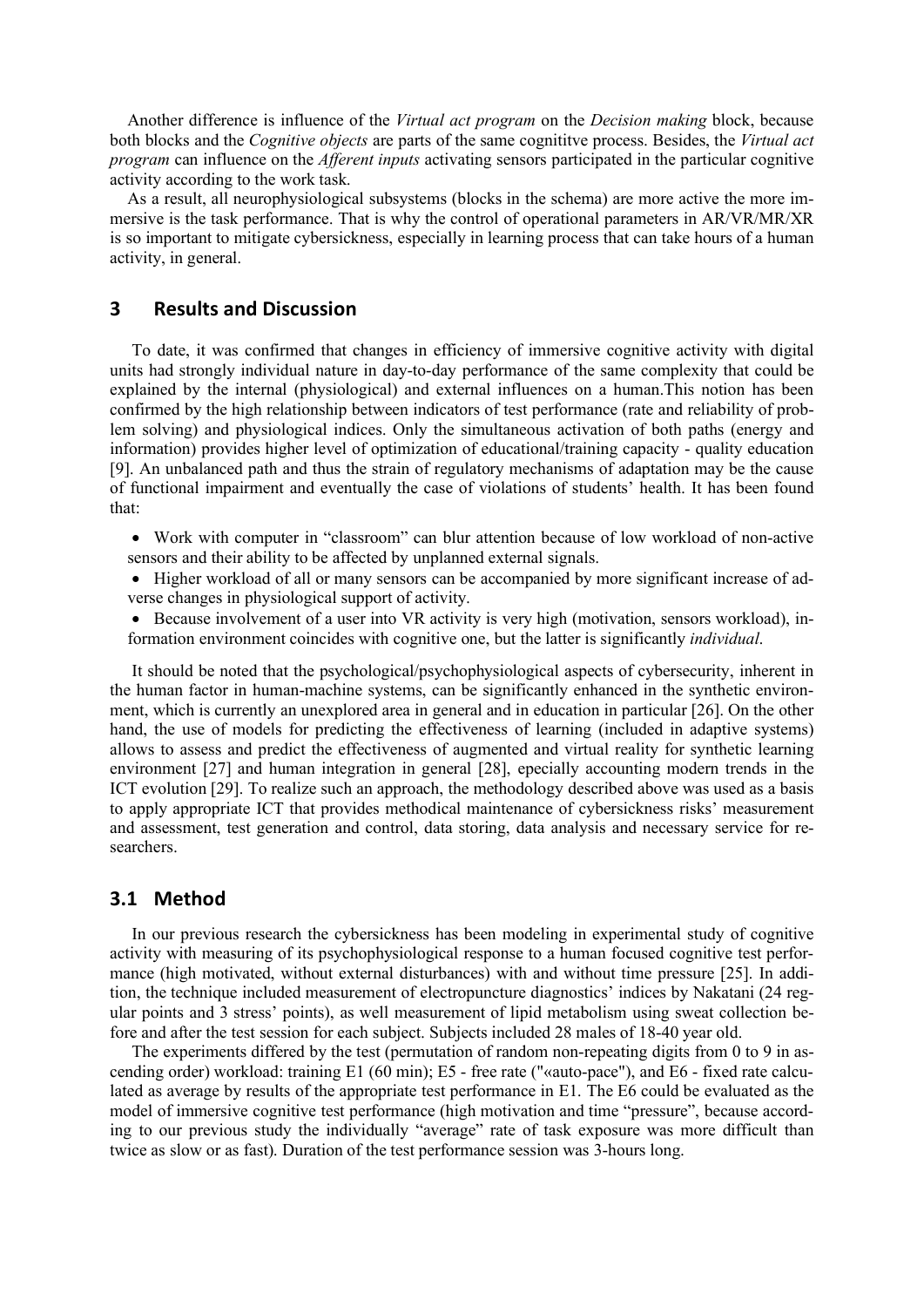As indices of physiological "cost" of activity and the human state we registered a heart rate HR and blood pressure (systolic BPs, diastolic BPd) by means of the cardio-monitor "Solveig". The indices HR, BPs and BPd we registered during 10 min prior to the tests beginning (index "0") and 10 min after finishing (relaxation), as well as every 5 min during the test activity [25, p.352]. Clear changes appeared in physiological response: increase of the level of low density lipids, energy balance (Electropuncture), heart rate (myocardial tension index after R. Baevsky) and blood pressure. The data received have demonstrated quite individual nature of changes in time.

To study that phenomenon, we carried out the similar experiments, but with another analysis of data stored. The method of computer data processing was aimed to analyse physiological changes at different phases of test performance that would correspond phases of a human performance after Egorov&Zagriadskii. Because diastolic blood pressure has been revealed as the most informative (sensitive to the cognitive workload) physiological index, BPd was averaged for consequent 20-minutes intervals and was represented at the "phase plane" (vector diagram where one point corresponded to one 20-minutes interval). Vizualization of the physiological changes on the phase plane (Figure 3) has confirmed that first 20…40 minutes of tests performance are accompanied by the higher systolic pressure and/or at the end of the performance (this corresponds the phase of the "end gust effect" after Egorov&Zagriadskii). But the first phase could have individual features from viewpoint of time structure, if to analyze it in more detailed way (f.e., minut-by-minut or in 5-minute intervals) that could be significant accounting that VR/AR activity longer 40 minutes were not studied, and "normal" academic hour is 45 minutes.

The next step of analysis was carried out to study myocardial tension index's variation (after R. Baevsky) at the  $1<sup>st</sup>$  45-minutes interval of test performance (that could be considered as equivalent of the academic hour) with 5-minut consequent phases. We compared physiological workload in experiments E5 and E6 again. If in previous analysis with 20-minutes phases some individual differences were registered, it has been revealed a clear trend in subjects' myocardial tension between experiments E5 and E6: the higher level of tension under "harder" conditions (experiment with time "pressure") during first 20 minutes (four phases) of test performance (Figure 4).

In other words, decrease in myocardial tension index under cognitive performance conditions in immersive activity over time of observation was more significant and this fact could be accounted in measurement of influence of the synthetic environment on students.



Figure 3. Physiological (blood pressure) changes on the phase plane in two subjects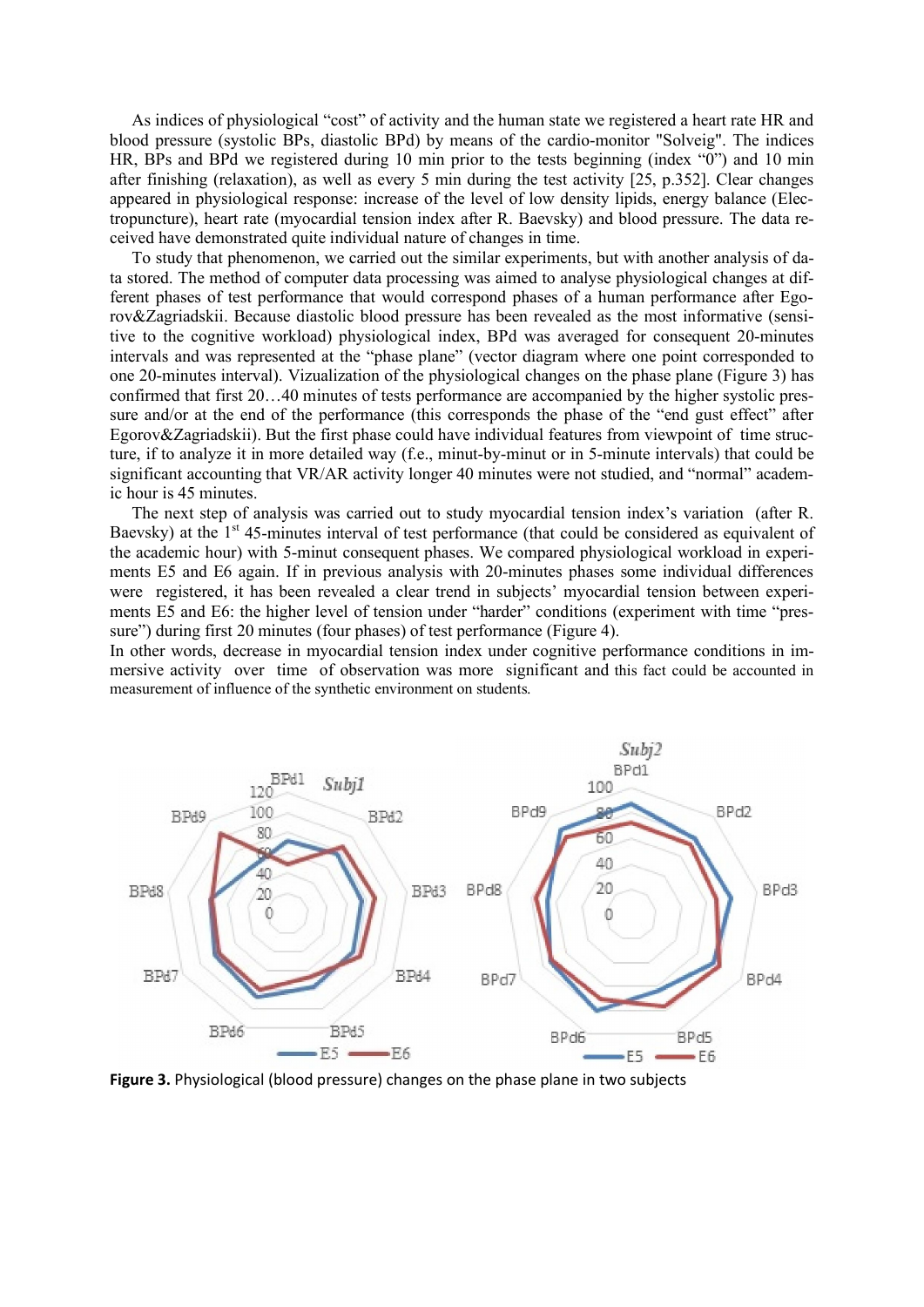

Figure 4. Physiological (myocardial tension index) changes on the 45-minut phase plane in two subjects

### 3.2 The technique to measure AR/VR/MR influence

The main difficulty in measuring influence of AR/VR/MR/XR on a human cognitive performance is to differentiate psychophysiological effects of usual cognitive workload and synthetic "realities", especially in the education process. This is a general problem of assessment of Associations Between Digital Technology Engagement and Mental Health/efficiency Problems. Even more, according to the study [30], there is no evidence that associations between adolescents' digital technology engagement and mental health problems have increased over. These results are based on observation of 430,561 participants (adolescents) over period 1991-2019 in the United States and United Kingdom. But that study did not take into account that everyday environment of todays' young people is digital with related specifics. That is why measurement of possible influence of the synthetic environment should be provided by means the same or similar digital tools.

The technique proposed by the article authors is based on modified ICT described above and used in our research. But we plan to assess influence of AR/VR/MR/XR as changes of short cognitive/perceptual tests (3 minutes before the work and afterwords) with registration of physiological indices informative in our research.

Thest performance is controlled by appropriate ICT in on-line or off-line modes.

# 4 Concluding Remarks and Future Work

Augmented, virtual, mixed and extended realities become the part of a human everyday life in all areas of life and activity. It is important that the synthetic environment is not natural for humans, and its impact on his/her mental and physiological processes remains insufficiently studied. Factors influencing a student's cybersickness in AR/VR/MR/XR can be considered as: *personal* (internal, inherent in human; physiological; mental; health); *technological* (technical means, ergonomic); *operational* (adaptation, the degree of control, head movements, general visual flow, linear and rotational acceleration, speed of self-movement, brightness level, vection (illusion of self-movement, duration, cognitive workload).

It has been developed the theoretical scheme of the functional system of learning activity as a further development of the TFS model for learning. It was highlighted that all neurophysiological subsystems are more active the more immersive is the task performance. That was why the control of operational parameters in AR/VR/MR/XR was so important to mitigate cybersickness, especially in learning process that could take hours of a human activity, in general.

Decrease in physiological indices (myocardial tension index and blood pressure) under cognitive performance conditions has been revealed in immersive activity over time of observation, and it was more significant than in "normal" conditions. Those results were confirmed by use of the technique "phase plane" proposed by authors.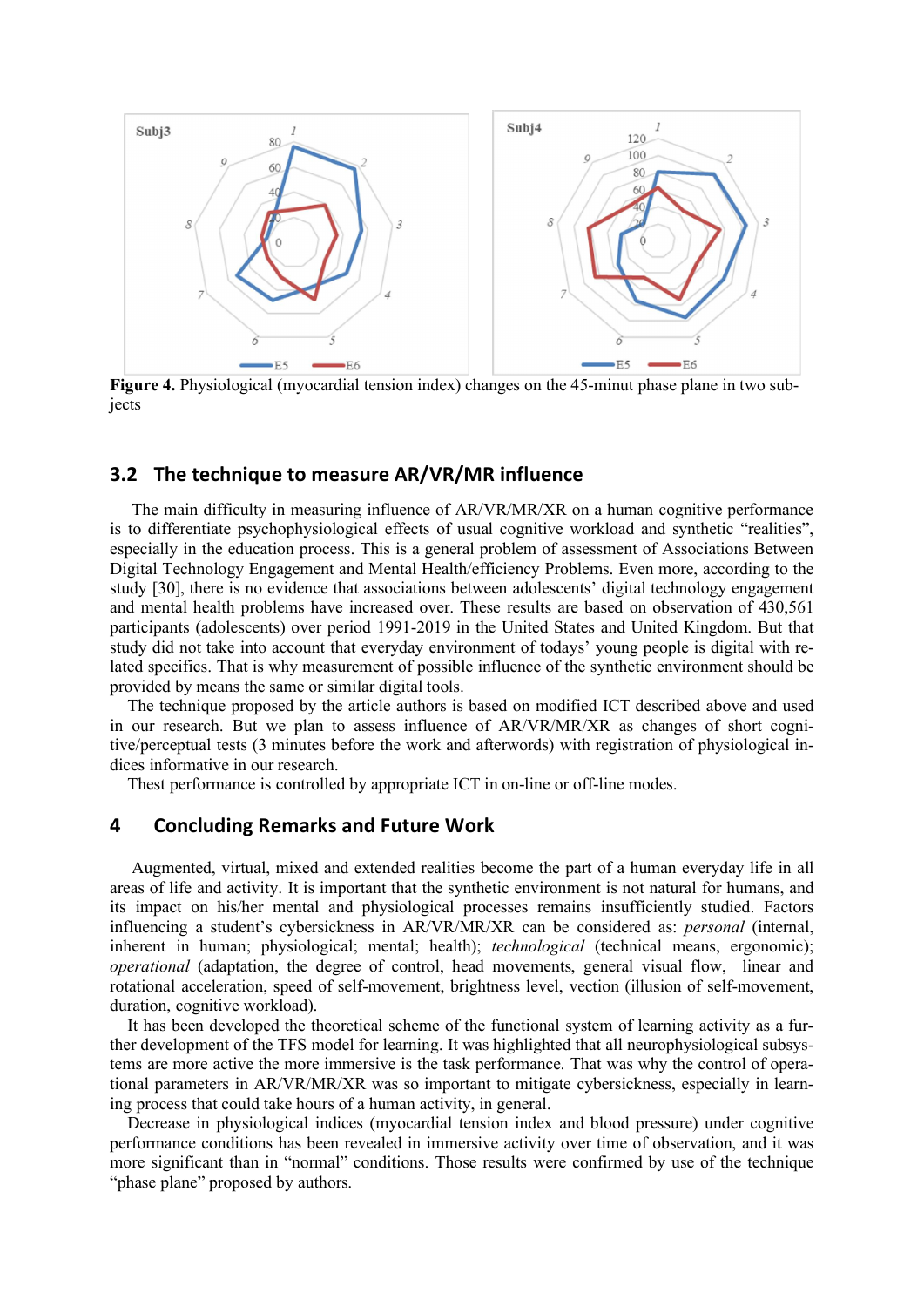That fact could be accounted in measurement of influence of the synthetic environment on students. Application of developed ICT provides methodical maintenance of cybersickness risks' measurement and assessment, test generation and control, data storing, data analysis and necessary service for researchers. Respectively, it was developed the technique to assess influence of AR/VR/MR/XR as changes of short cognitive/perceptual tests (3 minutes before the work and afterwords) with registration of informative physiological indices. Future work is planned to provide evidence of such a technique efficiency for learning.

#### 5 References

- [1] L. Gratton, An Emerging Landscape of Skills for All. MIT Sloan Management Review. March 08, 2021. https://sloanreview.mit.edu/article/an-emerging-landscape-of-skills-for-all/
- [2] Schools of the Future. Defining New Models of Education for the Fourth Industrial Revolution. Report. World Economic Forum, 2020. https://www.weforum.org/reports/schools-of-the-future-defining-new-models-of-education-forthe-fourth-industrial-revolution.
- [3] VR/AR Industry Sector Report: Healthcare, 2020. https://drive.google.com/file/d/19LOIkJYVPaBzP-XXERy-14i5 nNd87k4/view.
- [4] S. Kozák, E. Ružický, J. Štefanovič, F. Schindler, Research an education for industry 4.0: Present development, Cybernetics&Informatics (K&I), 2018, 1-8.
- [5] Jinyoung Kim, Cyn-Young Park, Education, Skill Training, and Lifelong Learning in the Era of Technological Revolution, Asian Development Bank Economics Working Paper Series. # 606, January 2020.
- [6] Jyun-Chen Chen, Yun Huang, Kuen-Yi Lin, et al., Developing s hands-on activity using virtual reality to help students learn by doing. Journal of Computer Assisted Learning. Vol. 3, Iss.1, 2020, 46-60.
- [7] Carlos J. Fernández Ochoa, Time for reimagining Digital Education. VRARA Global Summit 2020. VRARA on-line conference, 02.06.2020. https://www.slideshare.net/CarlosOchoaFernandez/time-for-reimaginingdigital-education-vrara-summit-2020.
- [8] Heagy Westley, VR Training 2021: The Year of Mobile, December 17, 2020. https://foundry45.com/vr-training-2021 the-year-of-mobile/
- [9] O. Pinchuk, O. Burov, S. Lytvynova, Learning as a Systemic Activity, in: W. Karwowski, T. Ahram, S. Nazir (eds), Advances in Human Factors in Training, Education, and Learning Sciences. AHFE 2019. Advances in Intelligent Systems and Computing, vol 963, Springer, Cham, 2020, pp. 335-342.
- [10] J. Qian, D. J. McDonough, Z. Gao, The Effectiveness of Virtual Reality Exercise on Individual's Physiological, Psychological and Rehabilitative Outcomes: A Systematic Review, International journal of environmental research and public health, 17(11), 4133, 2020. https://doi.org/10.3390/ijerph17114133.
- [11] G. Riva, Virtual Reality, in: The Palgrave Encyclopedia of the Possible, Glăveanu V. (Ed.) Palgrave Macmillan, 2020, 1-10.
- [12] K. M. Stanney, R. S. Kennedy, J. M. Drexler, Cybersickness is not simulator sickness, in: Proceedings of the Human Factors and Ergonomics Society, 41st Annual Meeting, 1997, 1138-1142.
- [13] Hughes Claire, Overcoming Cybersickness in Virtual and Augmented Reality, February 23, 2021. https://www.thevrara.com/blog2/2021/2/23/overcoming-cybersickness-in-virtual-and-augmented-reality-dinteractcyber?\_ga=2.44264868.1869920840.1620848427-2093675034.1620848427.
- [14] O. P. Pinchuk, Digital humanistic pedagogy as a new challenge to the competency of a modern teacher, in: Actual problems of natural and mathematical education in secondary and high school, 2018, pp. 13-14. http://lib.iitta.gov.ua/711699/.
- [15] V.Yu. Bykov, O. Yu. Burov, Digital learning environment: new technologies and requirements for knowledge seekers, Modern information technologies and innovative teaching methods in education: methodology, theory, experience, problems, Collection of scientific papers, Kyiv-Vinnytsia: LLC firm "Planer", Iss. 55, 2020, 11-21.
- [16] S. G. Litvinova, O. Yu. Burov, S. O. Semerikov, Conceptual approaches to the use of augmented reality in the educational process, Modern information technologies and innovative teaching methods in training: methodology, theory, experience, problems, Collection of scientific papers, Kyiv-Vinnytsia: LLC firm "Planer", Issue 55, 2020, pp. 46-62.
- [17] O. P. Pinchuk, S. G. Lytvynova, O. Yu. Burov, Synthetic educational environment a footpace to new education, Information Technologies and Learning Tools, vol. 4, # 60, 2017, 28-45, (2017). DOI: https://doi.org/10.33407/itlt.v60i4.1831.
- [18] K. M. Stanney, R. S. Kennedy, Aftereffects from Virtual Environment Exposure: How Long do They Last?, in: Proceedings of the Human Factors and Ergonomics Society Annual Meeting, 42(21), 1998, 1476– 1480. https://doi.org/10.1177/154193129804202103.
- [19] P. Shamus, Elizabeth L. Smith, L. Burd, Response activation and inhibition after exposure to virtual reality, Array, Volumes 3–4, 100010, 2019. https://doi.org/10.1016/j.array.2019.100010.
- [20] J. M. Mittelstaedt, J. Wacker, D. Stelling, VR aftereffect and the relation of cybersickness and cognitive performance. Virtual Reality 23, 2019, 143–154. https://doi.org/10.1007/s10055-018-0370-3.